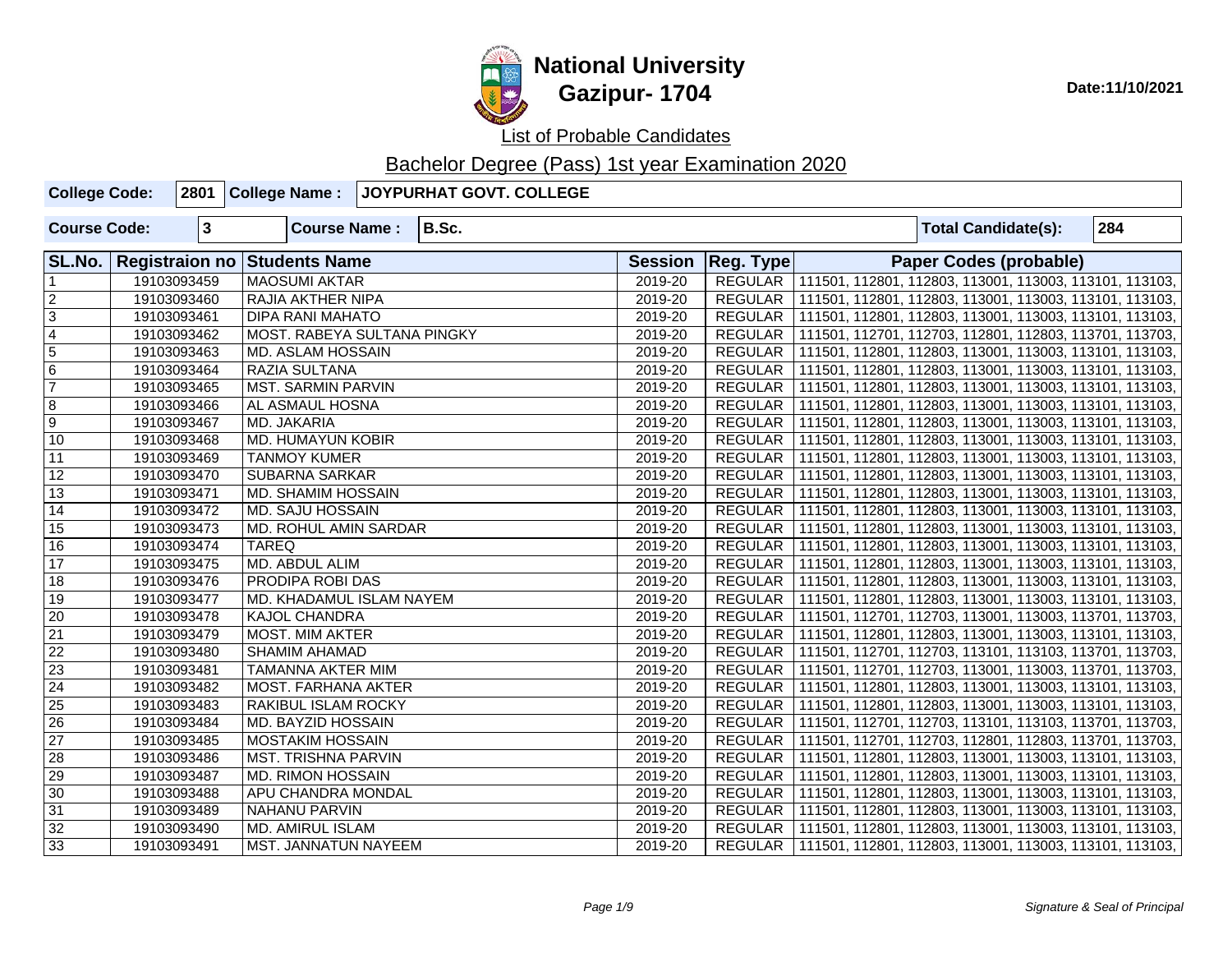

| <b>College Code:</b> | 2801         | College Name:                | JOYPURHAT GOVT. COLLEGE |                |                |                                                                   |     |
|----------------------|--------------|------------------------------|-------------------------|----------------|----------------|-------------------------------------------------------------------|-----|
| <b>Course Code:</b>  | $\mathbf{3}$ | <b>Course Name:</b>          | B.Sc.                   |                |                | <b>Total Candidate(s):</b>                                        | 284 |
| SL.No.               |              | Registraion no Students Name |                         | <b>Session</b> | Reg. Type      | <b>Paper Codes (probable)</b>                                     |     |
| $\overline{34}$      | 19103093492  | <b>AL AMIN</b>               |                         | 2019-20        |                | REGULAR   111501, 112801, 112803, 113001, 113003, 113101, 113103, |     |
| 35                   | 19103093493  | <b>SHARMIN AKTER</b>         |                         | 2019-20        |                | REGULAR   111501, 112801, 112803, 113001, 113003, 113101, 113103, |     |
| $\overline{36}$      | 19103093494  | MD. GOLAM MOSTAFA            |                         | 2019-20        |                | REGULAR   111501, 112801, 112803, 113001, 113003, 113101, 113103, |     |
| $\overline{37}$      | 19103093495  | <b>SALMAN MAHMUD</b>         |                         | 2019-20        |                | REGULAR   111501, 112801, 112803, 113001, 113003, 113101, 113103, |     |
| $\overline{38}$      | 19103093496  | MD. ABDUL MOMIN              |                         | 2019-20        |                | REGULAR   111501, 112801, 112803, 113001, 113003, 113101, 113103, |     |
| $\overline{39}$      | 19103093497  | MST. MAHMUDA BEGUM           |                         | 2019-20        |                | REGULAR   111501, 112801, 112803, 113001, 113003, 113101, 113103, |     |
| 40                   | 19103093499  | <b>SUVRO DHENWAR</b>         |                         | 2019-20        |                | REGULAR   111501, 112801, 112803, 113001, 113003, 113101, 113103, |     |
| $\overline{41}$      | 19103093500  | <b>TAMZID SARKER</b>         |                         | 2019-20        |                | REGULAR   111501, 112801, 112803, 113001, 113003, 113101, 113103, |     |
| $\overline{42}$      | 19103093501  | MD. FERDAUS MAHBUB           |                         | 2019-20        |                | REGULAR   111501, 112801, 112803, 113001, 113003, 113101, 113103, |     |
| 43                   | 19103093502  | NUZEHAT SULTANA              |                         | 2019-20        |                | REGULAR   111501, 112801, 112803, 113001, 113003, 113101, 113103, |     |
| 44                   | 19103093503  | RINKU CHANDRA                |                         | 2019-20        | REGULAR        | 111501, 112701, 112703, 113001, 113003, 113701, 113703,           |     |
| $\overline{45}$      | 19103093504  | MD. ABDUR RAKIB              |                         | 2019-20        | <b>REGULAR</b> | 111501, 112801, 112803, 113001, 113003, 113101, 113103,           |     |
| 46                   | 19103093505  | <b>SATHI AKTAR</b>           |                         | 2019-20        | REGULAR        | 111501, 112801, 112803, 113001, 113003, 113101, 113103,           |     |
| 47                   | 19103093506  | MD. BELAL HOSEN              |                         | 2019-20        | REGULAR        | 111501, 112801, 112803, 113001, 113003, 113101, 113103,           |     |
| 48                   | 19103093507  | MD. BADAL HOSSAIN            |                         | 2019-20        |                | REGULAR   111501, 112801, 112803, 113001, 113003, 113101, 113103, |     |
| 49                   | 19103093508  | AYESHA SIDDIKA               |                         | 2019-20        |                | REGULAR   111501, 112801, 112803, 113001, 113003, 113101, 113103, |     |
| 50                   | 19103093509  | <b>AZMIN SULTANA</b>         |                         | 2019-20        |                | REGULAR   111501, 112801, 112803, 113001, 113003, 113101, 113103, |     |
| $\overline{51}$      | 19103093510  | <b>MD. RIPON HOSSAIN</b>     |                         | 2019-20        | REGULAR        | 111501, 112801, 112803, 113001, 113003, 113101, 113103,           |     |
| 52                   | 19103093511  | MD. NISHAD HOSSAIN           |                         | 2019-20        | REGULAR        | 111501, 112801, 112803, 113001, 113003, 113101, 113103,           |     |
| 53                   | 19103093512  | MD. NUR ALOM SIDDIK          |                         | 2019-20        | REGULAR        | 111501, 112801, 112803, 113001, 113003, 113101, 113103,           |     |
| $\overline{54}$      | 19103093513  | <b>SUMANA RANI</b>           |                         | 2019-20        | REGULAR        | 111501, 112801, 112803, 113001, 113003, 113101, 113103,           |     |
| $\overline{55}$      | 19103093514  | <b>SANTA KHATUN</b>          |                         | 2019-20        |                | REGULAR   111501, 112701, 112703, 113001, 113003, 113701, 113703, |     |
| 56                   | 19103093515  | MST. ISHRAT JAHAN            |                         | 2019-20        | REGULAR        | 111501, 112801, 112803, 113001, 113003, 113101, 113103,           |     |
| 57                   | 19103093516  | SHAKIBUL ISLAM               |                         | 2019-20        |                | REGULAR   111501, 112801, 112803, 113001, 113003, 113101, 113103, |     |
| $\overline{58}$      | 19103093517  | RASHEDUL ISLAM               |                         | 2019-20        | REGULAR        | 111501, 112701, 112703, 113001, 113003, 113701, 113703,           |     |
| 59                   | 19103093518  | <b>SUKHI RANI MONDOL</b>     |                         | 2019-20        | REGULAR        | 111501, 112701, 112703, 113001, 113003, 113701, 113703,           |     |
| 60                   | 19103093519  | MD. ROMMAN HOSSAIN           |                         | 2019-20        |                | REGULAR   111501, 112801, 112803, 113001, 113003, 113101, 113103, |     |
| 61                   | 19103093520  | MST. MONIRA AKTER            |                         | 2019-20        |                | REGULAR   111501, 112801, 112803, 113001, 113003, 113101, 113103, |     |
| 62                   | 19103093521  | <b>SUMAIYA KHATUN</b>        |                         | 2019-20        | REGULAR        | 111501, 112801, 112803, 113001, 113003, 113101, 113103,           |     |
| 63                   | 19103093522  | MST. SHAHANAZ PARVIN         |                         | 2019-20        | REGULAR        | 111501, 112801, 112803, 113001, 113003, 113101, 113103,           |     |
| 64                   | 19103093523  | <b>AZMIM NAHER</b>           |                         | 2019-20        | REGULAR        | 111501, 112801, 112803, 113001, 113003, 113101, 113103,           |     |
| 65                   | 19103093524  | <b>ASHISH KUMAR</b>          |                         | 2019-20        |                | REGULAR   111501, 112801, 112803, 113001, 113003, 113101, 113103, |     |
| 66                   | 19103093525  | RABIUL ISLAM                 |                         | 2019-20        |                | REGULAR   111501, 112801, 112803, 113001, 113003, 113101, 113103, |     |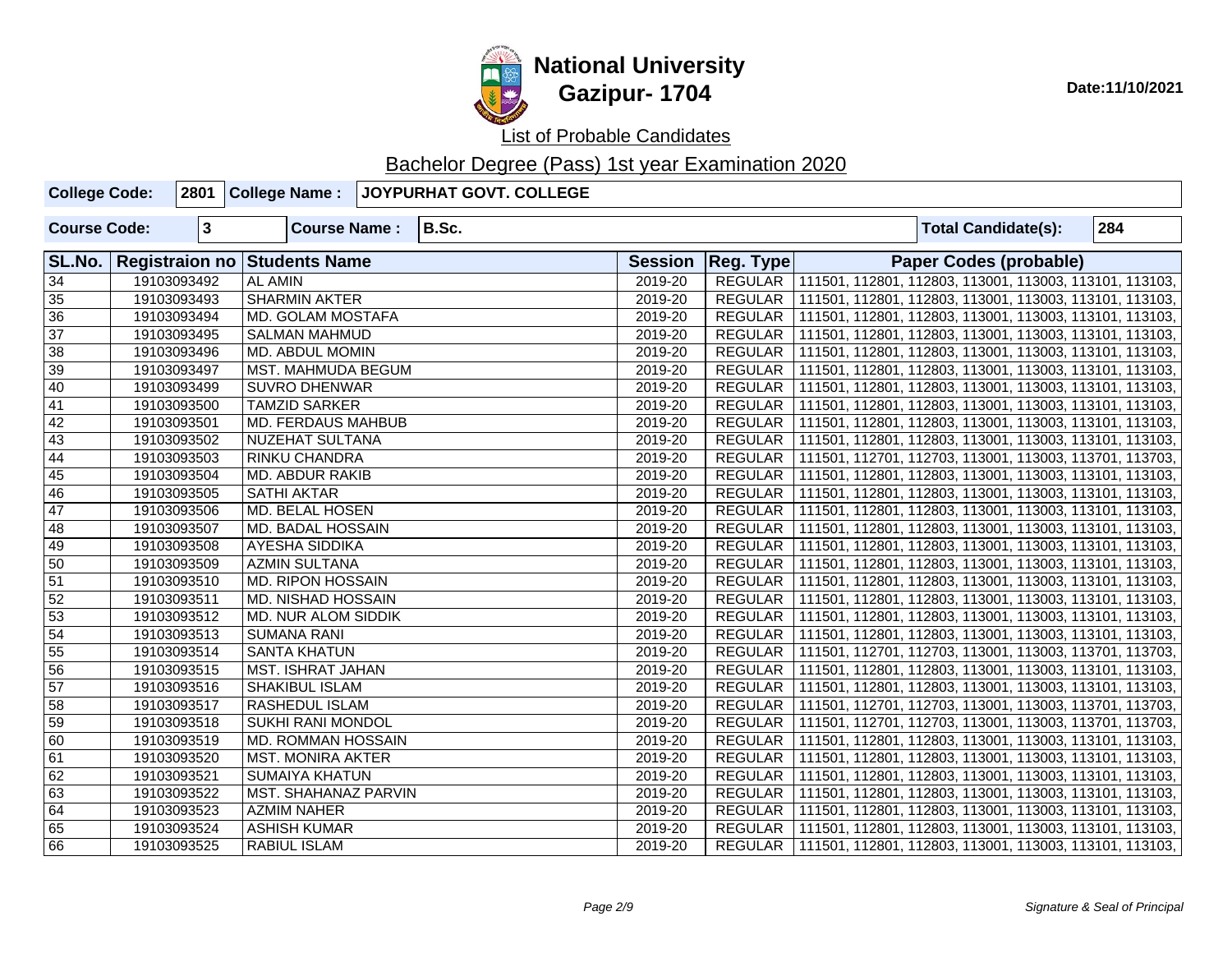

| <b>College Code:</b> |              | 2801 College Name:                  | JOYPURHAT GOVT. COLLEGE |         |                     |                                                                     |                                                 |     |
|----------------------|--------------|-------------------------------------|-------------------------|---------|---------------------|---------------------------------------------------------------------|-------------------------------------------------|-----|
| <b>Course Code:</b>  | $\mathbf{3}$ | <b>Course Name:</b>                 | B.Sc.                   |         |                     |                                                                     | <b>Total Candidate(s):</b>                      | 284 |
| SL.No.               |              | <b>Registraion no Students Name</b> |                         |         | Session   Reg. Type |                                                                     | Paper Codes (probable)                          |     |
| $\sqrt{67}$          | 19103093526  | <b>MOTALEB ISLAM</b>                |                         | 2019-20 |                     | REGULAR   111501, 112801, 112803, 113001, 113003, 113101, 113103,   |                                                 |     |
| 68                   | 19103093527  | <b>MD.NAZMUL ISLAM</b>              |                         | 2019-20 |                     | REGULAR   111501, 112801, 112803, 113001, 113003, 113101, 113103,   |                                                 |     |
| 69                   | 19103093528  | <b>BIDHAN KUMAR</b>                 |                         | 2019-20 |                     | REGULAR   111501, 112801, 112803, 113001, 113003, 113101, 113103,   |                                                 |     |
| 70                   | 19103248484  | <b>MST. SHAHINA AKTER ASHA</b>      |                         | 2019-20 |                     | REGULAR   111501, 112701, 112703, 113001, 113003, 113701, 113703,   |                                                 |     |
| $\overline{71}$      | 15103098645  | MD. AL HASAN                        |                         | 2015-16 |                     | IRREGULAR   111501, 112801, 112803, 113001, 113003, 113101, 113103, |                                                 |     |
| $\overline{72}$      | 15103098647  | MST. JEMI                           |                         | 2015-16 |                     | IRREGULAR   111501, 112801, 112803, 113001, 113003, 113101, 113103, |                                                 |     |
| 73                   | 15103098649  | <b>TAIFUL ISLAM</b>                 |                         | 2015-16 |                     | IRREGULAR   111501, 112701, 112703, 113001, 113003, 113701, 113703, |                                                 |     |
| $\sqrt{74}$          | 15103098650  | MD. ASADUZZAMAN RAFI                |                         | 2015-16 |                     | IRREGULAR   111501, 112701, 112703, 113101, 113103, 113701, 113703, |                                                 |     |
| 75                   | 15103098655  | <b>ASHMA AKTER BRISTI</b>           |                         | 2015-16 |                     | IRREGULAR   111501, 112801, 112803, 113001, 113003, 113101, 113103, |                                                 |     |
| 76                   | 15103098658  | <b>HABIBULLAH</b>                   |                         | 2015-16 |                     | IRREGULAR   111501, 112701, 112703, 112801, 112803, 113701, 113703, |                                                 |     |
| $\overline{77}$      | 15103098662  | <b>MD. SHAMIM HOSEN</b>             |                         | 2015-16 |                     | IRREGULAR   111501, 112701, 112703, 112801, 112803, 113701, 113703, |                                                 |     |
| 78                   | 15103098665  | <b>MD. TANZIL HOSSAIN</b>           |                         | 2015-16 |                     | IRREGULAR   111501, 112701, 112703, 112801, 112803, 113701, 113703, |                                                 |     |
| 79                   | 15103098667  | <b>MST. SHANTANA AKTER</b>          |                         | 2015-16 |                     | IRREGULAR   111501, 112801, 112803, 113001, 113003, 113101, 113103, |                                                 |     |
| 80                   | 15103098670  | <b>HASNA HENA</b>                   |                         | 2015-16 |                     | IRREGULAR   111501, 112801, 112803, 113001, 113003, 113101, 113103, |                                                 |     |
| 81                   | 15103098675  | <b>MD. AMIRUL ISLAM</b>             |                         | 2015-16 |                     | IRREGULAR   111501, 112701, 112703, 112801, 112803, 113701, 113703, |                                                 |     |
| $\sqrt{82}$          | 15103098677  | <b>SHAMELI KHATUN</b>               |                         | 2015-16 | IRREGULAR           |                                                                     | 112701, 112703, 112801, 112803, 113703,         |     |
| $\overline{83}$      | 15103098681  | MD. ARMAN HOSSAIN                   |                         | 2015-16 |                     | IRREGULAR 111501, 112801, 112803, 113001, 113003, 113101, 113103,   |                                                 |     |
| 84                   | 15103098682  | YEASIR ARAFATH                      |                         | 2015-16 |                     | IRREGULAR   111501, 112701, 112703, 113001, 113003, 113101, 113103, |                                                 |     |
| 85                   | 15103098683  | MD. MAMUNUR RASHID                  |                         | 2015-16 | <b>IRREGULAR</b>    |                                                                     | 112701, 112703, 113001, 113003, 113703,         |     |
| 86                   | 15103098684  | <b>ISHRAT JAHAN</b>                 |                         | 2015-16 |                     | IRREGULAR   111501, 112801, 112803, 113001, 113003, 113101, 113103, |                                                 |     |
| $\overline{87}$      | 15103098686  | MD. IBRAHIM MIA                     |                         | 2015-16 |                     | IRREGULAR   111501, 112801, 112803, 113001, 113003, 113101, 113103, |                                                 |     |
| 88                   | 15103098690  | PROVATI RANI                        |                         | 2015-16 |                     | IRREGULAR  111501, 112801, 112803, 113001, 113003, 113101, 113103,  |                                                 |     |
| 89                   | 15103098692  | NIPA AKTER                          |                         | 2015-16 |                     | IRREGULAR   111501, 112801, 112803, 113001, 113003, 113101, 113103, |                                                 |     |
| $\overline{90}$      | 15103098693  | SAJIYA AFRIN                        |                         | 2015-16 |                     | IRREGULAR   111501, 112801, 112803, 113001, 113003, 113101, 113103, |                                                 |     |
| $\overline{91}$      | 15103098695  | MD. YOUSUF HOSSAIN                  |                         | 2015-16 |                     | IRREGULAR   111501, 112701, 112703, 112801, 112803, 113701, 113703, |                                                 |     |
| $\overline{92}$      | 15103098697  | MD. MOHAIMENUL ISLAM                |                         | 2015-16 |                     | IRREGULAR   111501, 112801, 112803, 113001, 113003, 113101, 113103, |                                                 |     |
| $\overline{93}$      | 15103098698  | MST. HOMAYRA SULTANA                |                         | 2015-16 |                     | IRREGULAR   111501, 112701, 112703, 113101, 113103, 113701, 113703, |                                                 |     |
| 94                   | 15103098701  | MD. ABU SAYED                       |                         | 2015-16 |                     | IRREGULAR   111501, 112701, 112703, 112801, 112803, 113701, 113703, |                                                 |     |
| $\overline{95}$      | 15103098705  | ARIFA FERDOUSHI TRISHA              |                         | 2015-16 |                     | IRREGULAR   111501, 112701, 112703, 112801, 112803, 113701, 113703, |                                                 |     |
| $\overline{96}$      | 15103098710  | <b>RAKHI KHATUN</b>                 |                         | 2015-16 |                     | IRREGULAR   111501, 112801, 112803, 113001, 113003, 113101, 113103, |                                                 |     |
| $\overline{97}$      | 16103109087  | <b>MD. NASIR HOSSAIN</b>            |                         | 2016-17 |                     | IRREGULAR   111501, 112701, 112703, 113001, 113003, 113101, 113103, |                                                 |     |
| $\sqrt{98}$          | 16103109096  | <b>MD. RABIUL ISLAM</b>             |                         | 2016-17 | <b>IRREGULAR</b>    |                                                                     | 111501, 113003, 113101, 113103, 113701, 113703, |     |
| $\sqrt{99}$          | 16103109100  | <b>ABDUR RAHIM SARKER</b>           |                         | 2016-17 |                     | IRREGULAR   111501, 112701, 112703, 113001, 113003, 113101, 113103, |                                                 |     |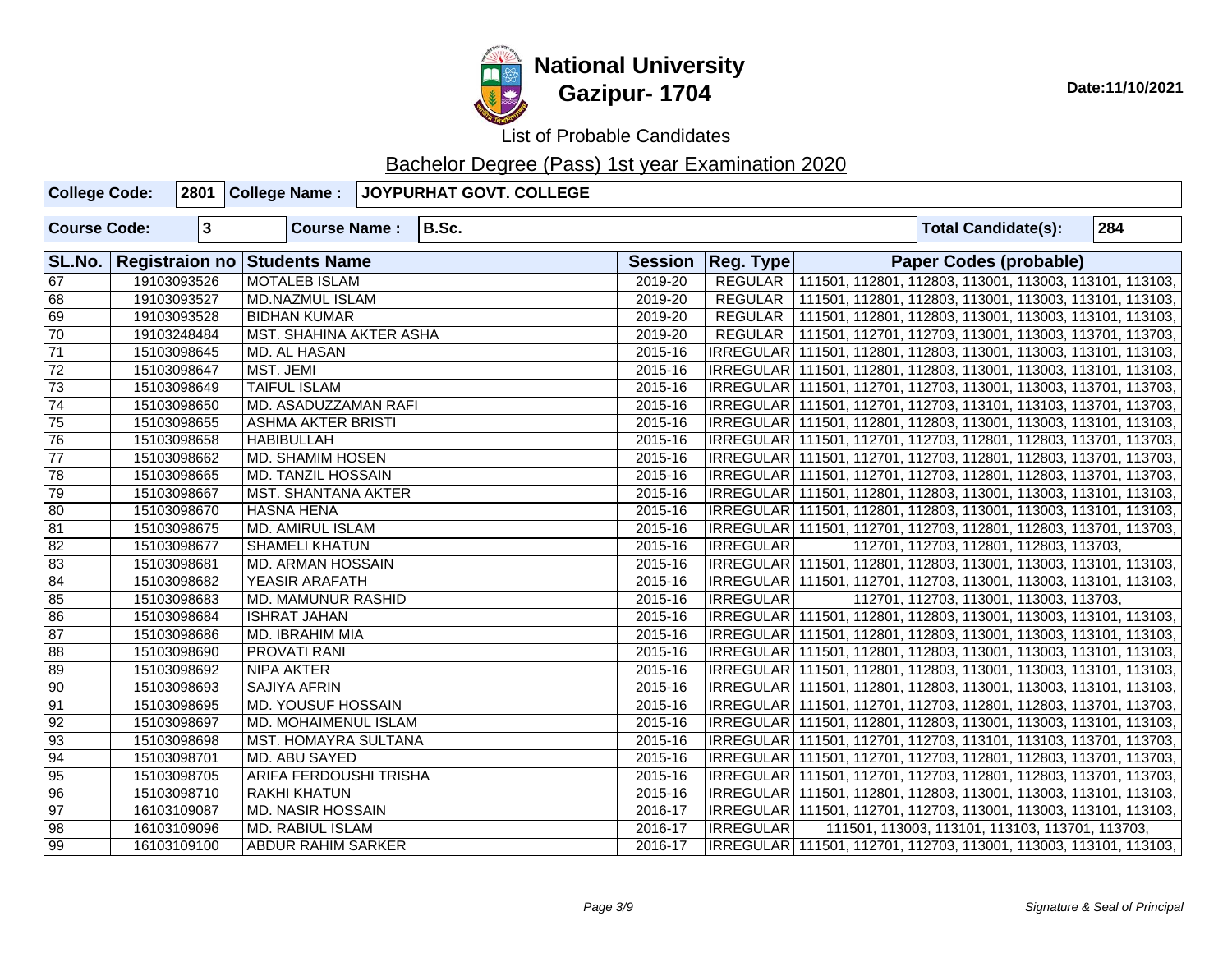

| <b>College Code:</b> |              | 2801 College Name:                  | JOYPURHAT GOVT. COLLEGE |         |                     |                                                                     |
|----------------------|--------------|-------------------------------------|-------------------------|---------|---------------------|---------------------------------------------------------------------|
| <b>Course Code:</b>  | $\mathbf{3}$ | <b>Course Name:</b>                 | B.Sc.                   |         |                     | 284<br><b>Total Candidate(s):</b>                                   |
| SL.No.               |              | <b>Registraion no Students Name</b> |                         |         | Session   Reg. Type | <b>Paper Codes (probable)</b>                                       |
| 100                  | 16103109101  | <b>MD. GOLAM RABBANI</b>            |                         | 2016-17 |                     | IRREGULAR 111501, 112701, 112703, 112801, 112803, 113701, 113703,   |
| 101                  | 16103109102  | MD. SAGOR HOSSAIN                   |                         | 2016-17 |                     | IRREGULAR 111501, 112801, 112803, 113001, 113003, 113101, 113103,   |
| 102                  | 16103109104  | <b>MD. RUBEL HOSEN</b>              |                         | 2016-17 | <b>IRREGULAR</b>    | 112701, 112703, 113001, 113003, 113101, 113103,                     |
| 103                  | 16103109107  | <b>MD. TAHERUL ISLAM</b>            |                         | 2016-17 | <b>IRREGULAR</b>    | 112701, 112703, 112801, 112803, 113701, 113703,                     |
| 104                  | 16103109112  | <b>MD. TARIQ ASHRAF</b>             |                         | 2016-17 |                     | IRREGULAR 111501, 112701, 112703, 112801, 112803, 113701, 113703,   |
| 105                  | 16103109113  | <b>SHAHJALAL</b>                    |                         | 2016-17 | <b>IRREGULAR</b>    | 111501, 112701, 112801, 112803, 113701, 113703,                     |
| 106                  | 16103109114  | <b>SANJOY KUMAR</b>                 |                         | 2016-17 |                     | IRREGULAR   111501, 112801, 112803, 113001, 113003, 113101, 113103, |
| 107                  | 16103109117  | MD. NAZMUL HOSSAN                   |                         | 2016-17 |                     | IRREGULAR   111501, 112701, 112703, 112801, 112803, 113701, 113703, |
| $\sqrt{108}$         | 16103109120  | MD. SUJON MIAH                      |                         | 2016-17 |                     | IRREGULAR 111501, 112701, 112703, 112801, 112803, 113701, 113703,   |
| 109                  | 16103109121  | MD. AL-AMIN HOSSAIN                 |                         | 2016-17 |                     | IRREGULAR 111501, 112701, 112703, 113001, 113003, 113701, 113703,   |
| 110                  | 16103109123  | <b>MD. IMRAUL KAYIS</b>             |                         | 2016-17 |                     | IRREGULAR   111501, 112701, 112703, 113001, 113003, 113701, 113703, |
| $\overline{111}$     | 16103109124  | <b>SUBAISTA NAIME</b>               |                         | 2016-17 |                     | IRREGULAR 111501, 112701, 112703, 112801, 112803, 113701, 113703,   |
| $\boxed{112}$        | 16103109125  | MD. ASHRAFUL ISLAM                  |                         | 2016-17 |                     | IRREGULAR 111501, 112701, 112703, 113001, 113003, 113701, 113703,   |
| 113                  | 16103109127  | <b>MD. SHAHIN ISLAM</b>             |                         | 2016-17 |                     | IRREGULAR   111501, 112701, 112703, 112801, 112803, 113701, 113703, |
| 114                  | 16103109128  | MD. JONI AHMED                      |                         | 2016-17 |                     | IRREGULAR 111501, 112701, 112703, 113001, 113003, 113701, 113703,   |
| $\frac{115}{115}$    | 16103109130  | <b>MD. APAFAT HOSSAIN</b>           |                         | 2016-17 | IRREGULAR           | 112701, 112703, 112801, 112803, 113701, 113703,                     |
| 116                  | 16103109133  | <b>MD. AL SHAKIL</b>                |                         | 2016-17 | <b>IRREGULAR</b>    | 112703, 113101, 113103, 113701, 113703,                             |
| 117                  | 16103109134  | MD. RABBI RAIHAN                    |                         | 2016-17 |                     | IRREGULAR 111501, 112701, 112703, 112801, 112803, 113701, 113703,   |
| 118                  | 16103109136  | MD. ARAFAT HASSAIN                  |                         | 2016-17 |                     | IRREGULAR 111501, 112801, 112803, 113001, 113003, 113101, 113103,   |
| 119                  | 16103109138  | MD. MAJHARUL ISLAM                  |                         | 2016-17 | <b>IRREGULAR</b>    | 113001, 113003, 113101, 113103, 113701, 113703,                     |
| 120                  | 16103109139  | <b>NOWSHIN FARA JUI</b>             |                         | 2016-17 |                     | IRREGULAR   111501, 112801, 112803, 113001, 113003, 113101, 113103, |
| 121                  | 16103109141  | NOYAN KARMAKER                      |                         | 2016-17 | <b>IRREGULAR</b>    | 112801, 112803, 113001, 113003, 113101, 113103,                     |
| 122                  | 16103109142  | <b>BORHAN AHOMAD</b>                |                         | 2016-17 |                     | IRREGULAR 111501, 112801, 112803, 113001, 113003, 113101, 113103,   |
| 123                  | 16103109144  | <b>MD. ZULKAR NAIN</b>              |                         | 2016-17 | <b>IRREGULAR</b>    | 112801, 112803, 113003, 113101, 113103,                             |
| 124                  | 16103109148  | MD.HUMAYONKABIR                     |                         | 2016-17 |                     | IRREGULAR 111501, 112701, 112703, 113001, 113003, 113101, 113103,   |
| 125                  | 16103109149  | <b>MD. MIRSHAHID ISLAM</b>          |                         | 2016-17 |                     | IRREGULAR 111501, 112801, 112803, 113001, 113003, 113101, 113103,   |
| 126                  | 16103109150  | AL-AMIN                             |                         | 2016-17 | <b>IRREGULAR</b>    | 112701, 112703, 112801, 112803, 113701, 113703,                     |
| 127                  | 16103109154  | <b>MD. NAIMUL ISLAM</b>             |                         | 2016-17 | <b>IRREGULAR</b>    | 112801, 112803, 113001, 113101, 113103,                             |
| 128                  | 16103109155  | <b>MD. FAHIM HOSSAIN</b>            |                         | 2016-17 | <b>IRREGULAR</b>    | 112801, 112803, 113003, 113101, 113103,                             |
| 129                  | 16103109156  | MD. ABU TAREK                       |                         | 2016-17 |                     | IRREGULAR 111501, 112801, 112803, 113001, 113003, 113101, 113103,   |
| 130                  | 16103109157  | <b>SHARMIN SULTANA SIKHA</b>        |                         | 2016-17 |                     | IRREGULAR   111501, 112701, 112703, 113101, 113103, 113701, 113703, |
| 131                  | 16103109158  | <b>MD. MEHEDY HASAN</b>             |                         | 2016-17 |                     | IRREGULAR 111501, 113001, 113003, 113101, 113103, 113701, 113703,   |
| 132                  | 16103109161  | <b>MD. TOUHIDUL ISLAM</b>           |                         | 2016-17 |                     | IRREGULAR 111501, 113001, 113003, 113101, 113103, 113701, 113703,   |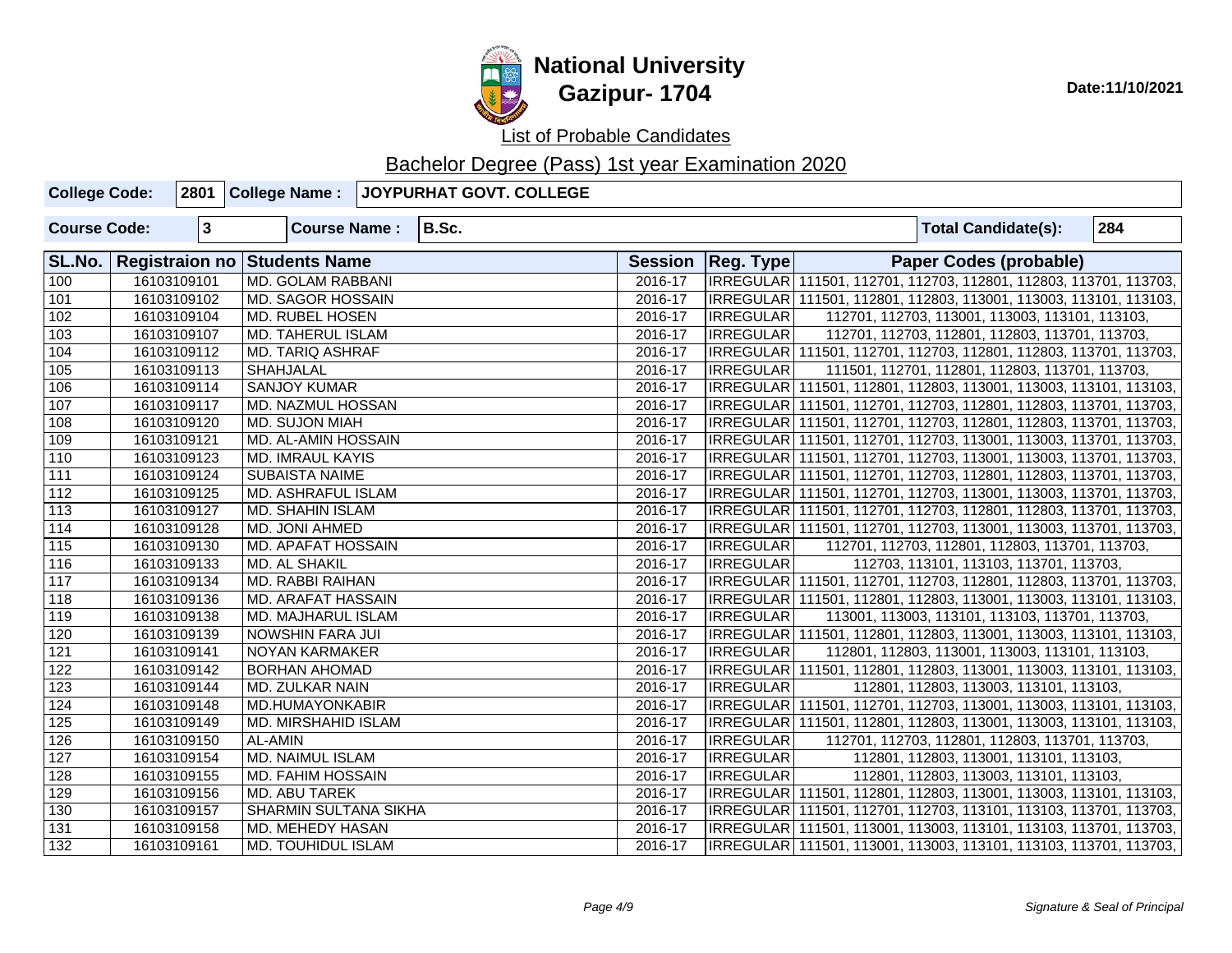

| <b>College Code:</b> |              | 2801 College Name:           | JOYPURHAT GOVT. COLLEGE |             |                     |                                                                     |     |
|----------------------|--------------|------------------------------|-------------------------|-------------|---------------------|---------------------------------------------------------------------|-----|
| <b>Course Code:</b>  | $\mathbf{3}$ | <b>Course Name:</b>          | B.Sc.                   |             |                     | <b>Total Candidate(s):</b>                                          | 284 |
| SL.No.               |              | Registraion no Students Name |                         |             | Session   Reg. Type | <b>Paper Codes (probable)</b>                                       |     |
| 133                  | 16103109162  | <b>SOHANUR RAHMAN</b>        |                         | $2016 - 17$ |                     | IRREGULAR 111501, 112701, 112703, 113001, 113003, 113701, 113703,   |     |
| $\overline{134}$     | 16103109165  | MD. NAZMUL ISLAM             |                         | 2016-17     |                     | IRREGULAR   111501, 112701, 112703, 113101, 113103, 113701, 113703, |     |
| $\overline{135}$     | 16103109166  | <b>MST. ZAKIA AFRIN</b>      |                         | 2016-17     |                     | IRREGULAR   111501, 113001, 113003, 113101, 113103, 113701, 113703, |     |
| 136                  | 17103079337  | <b>MD.MOSTAKIM</b>           |                         | 2017-18     |                     | IRREGULAR 111501, 112801, 112803, 113001, 113003, 113101, 113103,   |     |
| 137                  | 17103079342  | <b>SURJA URAO</b>            |                         | 2017-18     |                     | IRREGULAR   111501, 112801, 112803, 113001, 113003, 113101, 113103, |     |
| 138                  | 17103079343  | ROBIUL ISLAM                 |                         | 2017-18     |                     | IRREGULAR   111501, 112801, 112803, 113001, 113003, 113101, 113103, |     |
| 139                  | 17103079348  | RAZIA SULTANA                |                         | 2017-18     |                     | IRREGULAR   111501, 113001, 113003, 113101, 113103, 113701, 113703, |     |
| 140                  | 17103079351  | <b>MD. MAHEDI HASAN</b>      |                         | 2017-18     |                     | IRREGULAR 111501, 112801, 112803, 113001, 113003, 113101, 113103,   |     |
| $\overline{141}$     | 17103079354  | <b>SHRABONY AKTER</b>        |                         | 2017-18     |                     | IRREGULAR 111501, 112801, 112803, 113001, 113003, 113101, 113103,   |     |
| $\frac{142}{2}$      | 17103079357  | MD. SHAHAB UDDIN             |                         | 2017-18     |                     | IRREGULAR   111501, 112801, 112803, 113001, 113003, 113101, 113103, |     |
| 143                  | 17103079358  | <b>MST. ROMANA KHATUN</b>    |                         | 2017-18     |                     | IRREGULAR   111501, 112701, 112703, 113001, 113003, 113101, 113103, |     |
| 144                  | 17103079362  | MD. MEZBAUL MIAH             |                         | 2017-18     |                     | IRREGULAR 111501, 112701, 112703, 113001, 113003, 113701, 113703,   |     |
| 145                  | 17103079364  | MD. AL-AMIN                  |                         | 2017-18     |                     | IRREGULAR   111501, 113001, 113003, 113101, 113103, 113701, 113703, |     |
| 146                  | 17103079367  | MD. NASIM                    |                         | 2017-18     |                     | IRREGULAR   111501, 112801, 112803, 113001, 113003, 113101, 113103, |     |
| 147                  | 17103079369  | <b>EKRAMUL HAQUE</b>         |                         | 2017-18     |                     | IRREGULAR   111501, 112801, 112803, 113001, 113003, 113101, 113103, |     |
| 148                  | 17103079373  | MD. MAHABUBUL ISLAM          |                         | 2017-18     |                     | IRREGULAR  111501, 112701, 112703, 113001, 113003, 113701, 113703,  |     |
| 149                  | 17103079375  | SOHEL RANA                   |                         | 2017-18     |                     | IRREGULAR   111501, 112701, 112703, 112801, 112803, 113701, 113703, |     |
| 150                  | 17103079376  | MD. NAZMUS SHAKIB            |                         | 2017-18     |                     | IRREGULAR   111501, 113001, 113003, 113101, 113103, 113701, 113703, |     |
| 151                  | 17103079378  | MST. SHUMIYA AKTER           |                         | 2017-18     | <b>IRREGULAR</b>    | 112801, 112803, 113001, 113003, 113101,                             |     |
| 152                  | 17103079379  | <b>EMRAN UDDIN</b>           |                         | 2017-18     |                     | IRREGULAR   111501, 112701, 112703, 112801, 112803, 113701, 113703, |     |
| 153                  | 17103079383  | RAIHAN HOSSAIN               |                         | 2017-18     |                     | IRREGULAR 112701, 112703, 112801, 112803, 113701, 113703,111501     |     |
| 154                  | 17103079385  | MD. SAJIB HOSSAIN            |                         | 2017-18     |                     | IRREGULAR   111501, 112701, 112703, 113001, 113003, 113101, 113103, |     |
| 155                  | 17103079386  | MD. DELOWAR HOSSAIN          |                         | 2017-18     |                     | IRREGULAR   111501, 112801, 112803, 113001, 113003, 113101, 113103, |     |
| 156                  | 17103079387  | MD. GOLAM RABBI              |                         | 2017-18     | <b>IRREGULAR</b>    | 112801, 112803, 113001, 113003, 113101,                             |     |
| 157                  | 17103079388  | MD. FAHIM AHAMMED            |                         | 2017-18     |                     | IRREGULAR 111501, 112701, 112703, 113001, 113003, 113101, 113103,   |     |
| 158                  | 17103079389  | <b>MD. ABU RAIHAN</b>        |                         | 2017-18     |                     | IRREGULAR 111501, 112801, 112803, 113001, 113003, 113101, 113103,   |     |
| 159                  | 17103079392  | <b>MARIA AKTER</b>           |                         | 2017-18     |                     | IRREGULAR 111501, 112801, 112803, 113001, 113003, 113101, 113103,   |     |
| 160                  | 17103079393  | <b>MD. SONA MIA</b>          |                         | 2017-18     |                     | IRREGULAR   111501, 112701, 112703, 113001, 113003, 113101, 113103, |     |
| 161                  | 17103079396  | <b>NIPA RANI</b>             |                         | 2017-18     | <b>IRREGULAR</b>    | 111501, 112801, 112803, 113001, 113101, 113103,                     |     |
| 162                  | 17103079399  | <b>MASUDUL ISLAM</b>         |                         | 2017-18     |                     | IRREGULAR 111501, 112801, 112803, 113001, 113003, 113101, 113103,   |     |
| 163                  | 17103079401  | <b>MD. TUHIN HOSEN</b>       |                         | 2017-18     |                     | IRREGULAR 111501, 112701, 112703, 112801, 112803, 113701, 113703,   |     |
| 164                  | 17103079404  | MOST. MAKSUDA AKTER          |                         | 2017-18     |                     | IRREGULAR   111501, 112701, 112703, 113001, 113003, 113701, 113703, |     |
| 165                  | 17103079407  | <b>SHADHIN HOSSAIN</b>       |                         | 2017-18     |                     | IRREGULAR 111501, 112701, 112703, 113001, 113003, 113101, 113103,   |     |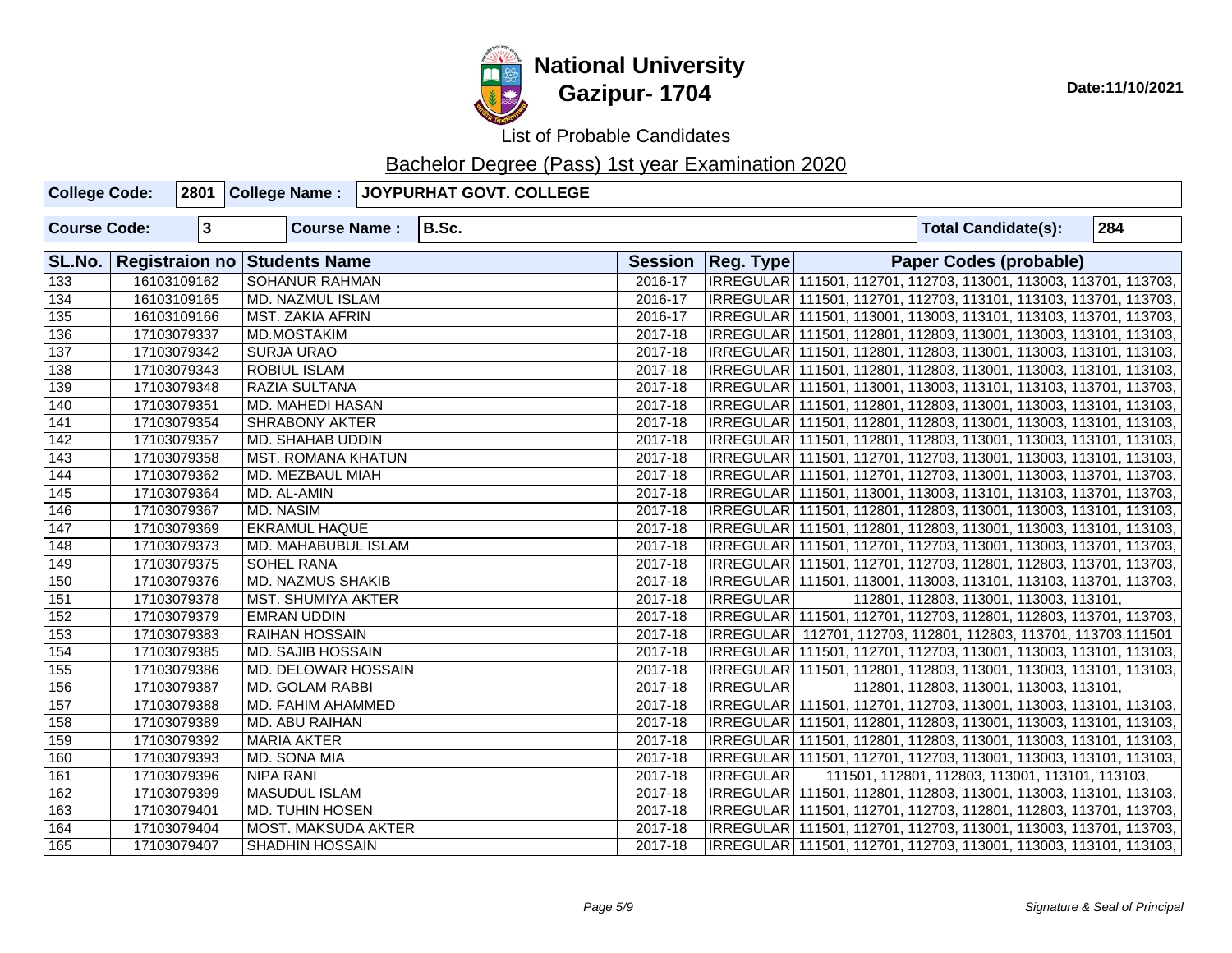

| <b>College Code:</b> |              | 2801 College Name:           |                                | JOYPURHAT GOVT. COLLEGE |         |                     |                                                                   |     |
|----------------------|--------------|------------------------------|--------------------------------|-------------------------|---------|---------------------|-------------------------------------------------------------------|-----|
| <b>Course Code:</b>  | $\mathbf{3}$ |                              | <b>Course Name:</b>            | B.Sc.                   |         |                     | <b>Total Candidate(s):</b>                                        | 284 |
| SL.No.               |              | Registraion no Students Name |                                |                         |         | Session   Reg. Type | <b>Paper Codes (probable)</b>                                     |     |
| 166                  | 17103079409  | <b>SHILA RANI</b>            |                                |                         | 2017-18 | <b>IRREGULAR</b>    | 112801, 112803, 113003, 113101, 113103,                           |     |
| 167                  | 17103079410  | <b>SURAIYA AKTER</b>         |                                |                         | 2017-18 |                     | IRREGULAR 111501, 112801, 112803, 113001, 113003, 113101, 113103, |     |
| 168                  | 18103070441  | <b>ARIF MONDAL</b>           |                                |                         | 2018-19 |                     | IRREGULAR 111501, 112801, 112803, 113001, 113003, 113101, 113103, |     |
| 169                  | 18103070442  | <b>PURNIMA RANI</b>          |                                |                         | 2018-19 |                     | IRREGULAR 111501, 112801, 112803, 113001, 113003, 113101, 113103, |     |
| 170                  | 18103070443  |                              | MD. RAFSAN JANI RAYHAN         |                         | 2018-19 | <b>IRREGULAR</b>    | 112701, 112703, 112801, 112803, 113701, 113703,                   |     |
| $\boxed{171}$        | 18103070444  | MD. SAHARUL ISLAM            |                                |                         | 2018-19 |                     | IRREGULAR 111501, 112701, 112703, 112801, 112803, 113701, 113703, |     |
| 172                  | 18103070445  | <b>MURAD UN NABI</b>         |                                |                         | 2018-19 |                     | IRREGULAR 112701, 112703, 113101, 113103, 113701, 113703, 111501  |     |
| 173                  | 18103070446  | <b>MD. OMAR FARUK</b>        |                                |                         | 2018-19 | <b>IRREGULAR</b>    | 112801, 112803, 113103, 111501, 113001, 113003                    |     |
| 174                  | 18103070447  |                              | CHAITY CHAKKROBORTY            |                         | 2018-19 |                     | IRREGULAR 111501, 112801, 112803, 113001, 113003, 113101, 113103, |     |
| 175                  | 18103070448  | <b>SAKLAIN MOSTAK</b>        |                                |                         | 2018-19 |                     | IRREGULAR 111501, 112701, 112703, 112801, 112803, 113701, 113703, |     |
| 176                  | 18103070449  |                              | D. M. REZUOAN HOSSAIN RABBI    |                         | 2018-19 | IRREGULAR           | 112701, 112703, 112801, 112803, 113703, 113701                    |     |
| 177                  | 18103070451  |                              | PARTHA SHARATHI MONDAL         |                         | 2018-19 |                     | IRREGULAR 111501, 112801, 112803, 113001, 113003, 113101, 113103, |     |
| 178                  | 18103070452  | <b>SHAKIL AHAMED</b>         |                                |                         | 2018-19 |                     | IRREGULAR 111501, 112701, 112703, 112801, 112803, 113701, 113703, |     |
| 179                  | 18103070454  | <b>RIFAT HOSSAIN</b>         |                                |                         | 2018-19 |                     | IRREGULAR 111501, 112701, 112703, 112801, 112803, 113701, 113703, |     |
| 180                  | 18103070455  | <b>MD. KARIMUL ISLAM</b>     |                                |                         | 2018-19 |                     | IRREGULAR 111501, 112801, 112803, 113001, 113003, 113101, 113103, |     |
| 181                  | 18103070458  | HASAN ALI AKANDA             |                                |                         | 2018-19 |                     | IRREGULAR 111501, 112701, 112703, 113001, 113003, 113101, 113103, |     |
| 182                  | 18103070463  | MD. NASIM REJA               |                                |                         | 2018-19 |                     | IRREGULAR 111501, 112701, 112703, 112801, 112803, 113701, 113703, |     |
| 183                  | 18103070464  | RANZIT PAHAN                 |                                |                         | 2018-19 |                     | IRREGULAR 111501, 112701, 112703, 113001, 113003, 113101, 113103, |     |
| 184                  | 18103070469  | <b>SELINA KHATUN</b>         |                                |                         | 2018-19 |                     | IRREGULAR 111501, 112701, 112703, 113001, 113003, 113101, 113103, |     |
| 185                  | 18103070470  |                              | MD. MAHABUBU ISLAM             |                         | 2018-19 |                     | IRREGULAR 111501, 112701, 112703, 113101, 113103, 113701, 113703, |     |
| 186                  | 18103070473  | MD. JAKARIYA ISLAM           |                                |                         | 2018-19 |                     | IRREGULAR 111501, 112701, 112703, 113001, 113003, 113101, 113103, |     |
| 187                  | 18103070476  |                              | <b>MD. MIRSHAHID HOSSAIN</b>   |                         | 2018-19 |                     | IRREGULAR 111501, 112701, 112703, 112801, 112803, 113701, 113703, |     |
| 188                  | 18103070477  | <b>SAROWER HOSSAIN</b>       |                                |                         | 2018-19 |                     | IRREGULAR 111501, 112701, 112703, 112801, 112803, 113701, 113703, |     |
| 189                  | 18103070478  | MD. ARIFUL ISLAM             |                                |                         | 2018-19 |                     | IRREGULAR 111501, 112701, 112703, 112801, 112803, 113701, 113703, |     |
| 190                  | 18103070483  | MD. SHAHIDUJJAMAN            |                                |                         | 2018-19 |                     | IRREGULAR 111501, 112801, 112803, 113001, 113003, 113101, 113103, |     |
| 191                  | 18103070484  | <b>ARMIN AKTER</b>           |                                |                         | 2018-19 |                     | IRREGULAR 111501, 112801, 112803, 113001, 113003, 113101, 113103, |     |
| 192                  | 18103070485  |                              | <b>TANJIM MOBASSIRA NABILA</b> |                         | 2018-19 |                     | IRREGULAR 111501, 112701, 112703, 113001, 113003, 113101, 113103, |     |
| 193                  | 18103070488  | MD. SHAKIBUL HASAN           |                                |                         | 2018-19 |                     | IRREGULAR 111501, 112801, 112803, 113001, 113003, 113101, 113103, |     |
| 194                  | 15103098654  | RUZINA AKTAR                 |                                |                         | 2015-16 | <b>IMPROVEMENT</b>  | 112803, 113001, 113101, 113103,                                   |     |
| 195                  | 15103098661  | MD. HASAN ALI                |                                |                         | 2015-16 | <b>IMPROVEMENT</b>  | 113103,                                                           |     |
| 196                  | 15103098663  |                              | l MOST. LABONI KHATUN          |                         |         | 2015-16 IMPROVEMENT | 112801, 112803,                                                   |     |
| 197                  | 15103098669  | <b>GOLSANA SHILPY</b>        |                                |                         |         | 2015-16 IMPROVEMENT | 112703, 113003,                                                   |     |
| 198                  | 15103098671  | <b>APURBODAS RINKU</b>       |                                |                         |         | 2015-16 IMPROVEMENT | 112803,                                                           |     |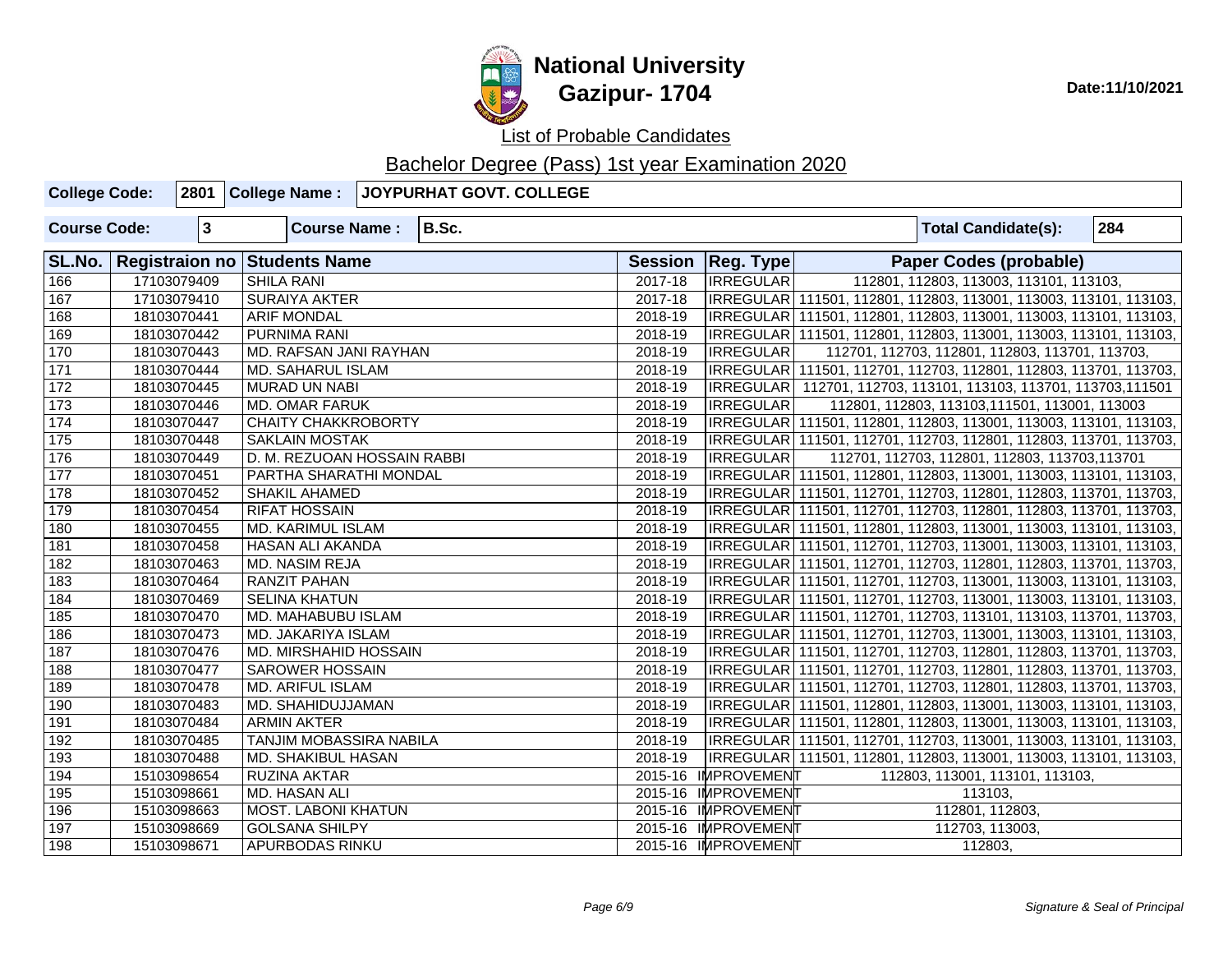

# **National University Gazipur- 1704** Date:11/10/2021

List of Probable Candidates

| <b>College Code:</b>                   |  |              |                                                                        |                              | 2801 College Name : JOYPURHAT GOVT. COLLEGE |  |                     |  |                                 |     |  |  |
|----------------------------------------|--|--------------|------------------------------------------------------------------------|------------------------------|---------------------------------------------|--|---------------------|--|---------------------------------|-----|--|--|
| <b>Course Code:</b>                    |  | $\mathbf{3}$ |                                                                        | <b>Course Name:</b>          | B.Sc.                                       |  |                     |  | <b>Total Candidate(s):</b>      | 284 |  |  |
| SL.No.<br>Registraion no Students Name |  |              |                                                                        |                              |                                             |  | Session   Reg. Type |  | <b>Paper Codes (probable)</b>   |     |  |  |
| 199                                    |  | 15103098672  | <b>SHAMIMA AKTER</b>                                                   |                              |                                             |  | 2015-16 IMPROVEMENT |  | 112703.                         |     |  |  |
| 200                                    |  | 15103098673  |                                                                        | MD. NAJMUL ISLAM HRIDOY      |                                             |  | 2015-16 IMPROVEMENT |  | 112801, 112803, 113101, 113103, |     |  |  |
| 201                                    |  | 15103098688  |                                                                        | <b>MD. MOSTAFIJAR RAHMAN</b> |                                             |  | 2015-16 IMPROVEMENT |  | 112703,                         |     |  |  |
| 202                                    |  | 15103098694  | <b>TANZUNA KHATUN</b>                                                  |                              |                                             |  | 2015-16 IMPROVEMENT |  | 112703, 112803,                 |     |  |  |
| $\overline{203}$                       |  | 15103098700  | <b>MD. SAJAL HOSSAIN</b>                                               |                              |                                             |  | 2015-16 IMPROVEMENT |  | 112801, 113001, 113003, 113101, |     |  |  |
| 204                                    |  | 15103098702  | <b>SHUVO CHANDRA</b>                                                   |                              |                                             |  | 2015-16 IMPROVEMENT |  | 113701,                         |     |  |  |
| 205                                    |  | 16103109085  |                                                                        | <b>MD. HOMAYON KOBIR</b>     |                                             |  | 2016-17 IMPROVEMENT |  | 112801, 112803, 113101, 113103, |     |  |  |
| 206                                    |  | 16103109086  | <b>MD. ARIFUL ISLAM</b>                                                |                              |                                             |  | 2016-17 IMPROVEMENT |  | 112701,                         |     |  |  |
| 207                                    |  | 16103109093  |                                                                        | ANUP CHANDRA SARKAR          |                                             |  | 2016-17 IMPROVEMENT |  | 112803, 113101,                 |     |  |  |
| 208                                    |  | 16103109094  |                                                                        | MD. MAHFUZAR RAHMAN          |                                             |  | 2016-17 IMPROVEMENT |  | 113101, 113703,                 |     |  |  |
| 209                                    |  | 16103109097  | <b>FAROK HOSSAIN</b>                                                   |                              |                                             |  | 2016-17 IMPROVEMENT |  | 113703.                         |     |  |  |
| $\overline{210}$                       |  | 16103109098  |                                                                        | MD. RAHOMAT HOSSAIN          |                                             |  | 2016-17 IMPROVEMENT |  | 112801, 112803, 113703,         |     |  |  |
| $\overline{211}$                       |  | 16103109099  | <b>PRITI</b>                                                           |                              |                                             |  | 2016-17 IMPROVEMENT |  | 112803,                         |     |  |  |
| $\overline{212}$                       |  | 16103109105  |                                                                        | MD. MOSHFIKUR RAHMAN         |                                             |  | 2016-17 IMPROVEMENT |  | 112803,                         |     |  |  |
| 213                                    |  | 16103109108  |                                                                        | PROFULLO KUMAR SINGH         |                                             |  | 2016-17 IMPROVEMENT |  | 113703,                         |     |  |  |
| $\overline{214}$                       |  | 16103109109  | MD. RAKIB HOSSEN                                                       |                              |                                             |  | 2016-17 IMPROVEMENT |  | 112801, 112803, 113101, 113103, |     |  |  |
| $\overline{215}$                       |  | 16103109110  | <b>MD. TAREQ HOSSAIN</b>                                               |                              |                                             |  | 2016-17 IMPROVEMENT |  | 112803,                         |     |  |  |
| $\overline{216}$                       |  | 16103109111  | --- RATAN-MAHATO                                                       |                              |                                             |  | 2016-17 IMPROVEMENT |  | 112803,                         |     |  |  |
| $\overline{217}$                       |  | 16103109116  | <b>TAMANNA KHATUN</b>                                                  |                              |                                             |  | 2016-17 IMPROVEMENT |  | 112803,                         |     |  |  |
| 218                                    |  | 16103109118  | MD. AZAD                                                               |                              |                                             |  | 2016-17 IMPROVEMENT |  | 112701, 112703, 112801, 112803, |     |  |  |
| $\overline{219}$                       |  | 16103109119  | <b>MD. ALRAKIB</b>                                                     |                              |                                             |  | 2016-17 IMPROVEMENT |  | 112701,                         |     |  |  |
| 220                                    |  | 16103109122  | MD. AL MABUD                                                           |                              |                                             |  | 2016-17 IMPROVEMENT |  | 112803, 113101,                 |     |  |  |
| 221                                    |  | 16103109135  |                                                                        | <b>MD. SUMON HOSSAIN</b>     |                                             |  | 2016-17 IMPROVEMENT |  | 112803,                         |     |  |  |
| 222                                    |  | 16103109140  | MD. NAYEEM PARVEJ                                                      |                              |                                             |  | 2016-17 IMPROVEMENT |  | 112801, 112803,                 |     |  |  |
| 223                                    |  | 16103109143  | YESMINE AKTER                                                          |                              |                                             |  | 2016-17 IMPROVEMENT |  | 112803, 113701, 113703,         |     |  |  |
| 224                                    |  | 16103109146  |                                                                        | <b>MD.MINHAJUL ABEDIN</b>    |                                             |  | 2016-17 IMPROVEMENT |  | 112701,                         |     |  |  |
| 225                                    |  | 16103109151  | <b>MD. TUHIN HOSSAIN</b>                                               |                              |                                             |  | 2016-17 IMPROVEMENT |  | 112801, 112803,                 |     |  |  |
| 226                                    |  | 16103109153  | <b>SHAHNOWAS</b>                                                       |                              |                                             |  | 2016-17 IMPROVEMENT |  | 112801, 112803,                 |     |  |  |
| 227                                    |  | 16103109160  | <b>CHANDON KUMAR</b>                                                   |                              |                                             |  | 2016-17 IMPROVEMENT |  | 112701, 112801, 112803, 113703, |     |  |  |
| 228                                    |  | 16103109163  | <b>MD. RAKIB HASAN</b><br>2016-17 IMPROVEMENT<br>112701, 113101,       |                              |                                             |  |                     |  |                                 |     |  |  |
| 229                                    |  | 16103109164  |                                                                        | NIGAR SULTANA NIRA           |                                             |  | 2016-17 IMPROVEMENT |  | 112801, 112803,                 |     |  |  |
| 230                                    |  | 17103079334  | 2017-18 IMPROVEMENT<br>112801, 112803, 113101,<br><b>MD. NASRULLAH</b> |                              |                                             |  |                     |  |                                 |     |  |  |
| 231                                    |  | 17103079345  |                                                                        | <b>MOST. MORSEDA KHATUN</b>  |                                             |  | 2017-18 IMPROVEMENT |  | 112801, 112803, 113103,         |     |  |  |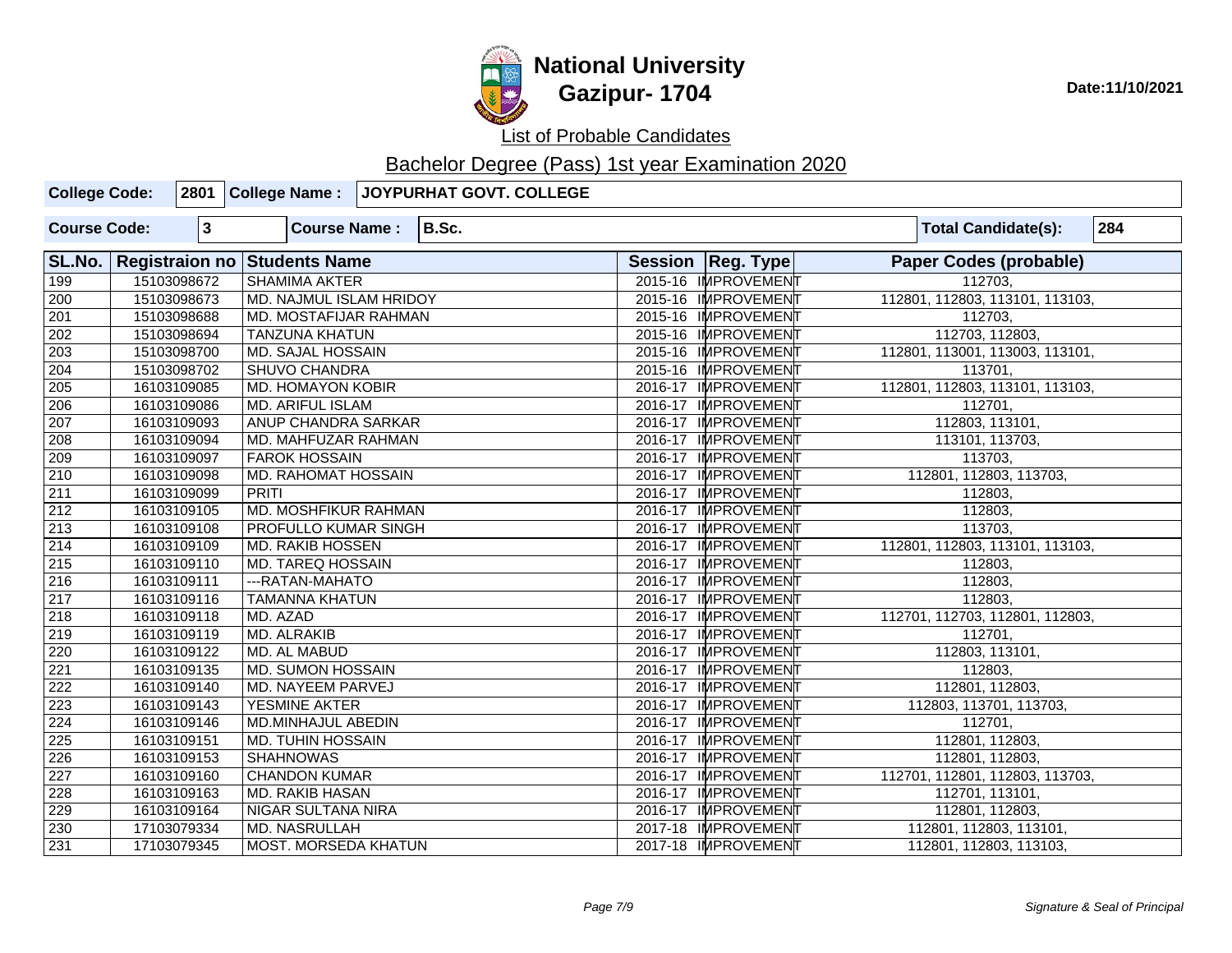

| <b>College Code:</b> |             |                                                                    |                                | 2801 College Name : JOYPURHAT GOVT. COLLEGE |  |                     |                                                        |
|----------------------|-------------|--------------------------------------------------------------------|--------------------------------|---------------------------------------------|--|---------------------|--------------------------------------------------------|
| <b>Course Code:</b>  | $\mathbf 3$ | <b>Course Name:</b>                                                |                                | B.Sc.                                       |  |                     | 284<br><b>Total Candidate(s):</b>                      |
| SL.No.               |             | Registraion no Students Name                                       |                                |                                             |  | Session   Reg. Type | <b>Paper Codes (probable)</b>                          |
| 232                  | 17103079346 |                                                                    | <b>TANJIL HOSSAIN</b>          |                                             |  |                     | 2017-18 IMPROVEMENT<br>112801, 112803,                 |
| 233                  | 17103079347 | <b>PALLABI RANI</b>                                                |                                |                                             |  | 2017-18 IMPROVEMENT | 112801, 112803,                                        |
| 234                  | 17103079349 | <b>MD. SHARIFUL ISLAM</b>                                          |                                |                                             |  | 2017-18 IMPROVEMENT | 113703,                                                |
| 235                  | 17103079352 | MD. SHOHEL PANA                                                    |                                |                                             |  | 2017-18 IMPROVEMENT | 112701, 113001,                                        |
| 236                  | 17103079353 | <b>KUKIL CHANDRA BORMON</b>                                        |                                |                                             |  | 2017-18 IMPROVEMENT | 112801, 112803, 113101,                                |
| 237                  | 17103079356 | <b>MD. SHAMIM REJA</b>                                             |                                |                                             |  | 2017-18 IMPROVEMENT | 112801,                                                |
| 238                  | 17103079360 | <b>MD. FIROZ HOSSAIN</b>                                           |                                |                                             |  | 2017-18 IMPROVEMENT | 113001, 113003, 113703,                                |
| 239                  | 17103079361 | MD. RONY ISLAM                                                     |                                |                                             |  | 2017-18 IMPROVEMENT | 113001,                                                |
| 240                  | 17103079363 | <b>MD. SAIFUL ISLAM</b>                                            |                                |                                             |  | 2017-18 IMPROVEMENT | 113703,                                                |
| 241                  | 17103079365 | NURJAHAN KHATUN                                                    |                                |                                             |  | 2017-18 IMPROVEMENT | 112801, 112803,                                        |
| 242                  | 17103079366 |                                                                    | <b>MST. NURUNNAHAR BANU</b>    |                                             |  |                     | 112801, 112803, 113003, 113101,<br>2017-18 IMPROVEMENT |
| $\overline{243}$     | 17103079368 |                                                                    | <b>MST. SUBARNA AKTER</b>      |                                             |  |                     | 113703,<br>2017-18 IMPROVEMENT                         |
| 244                  | 17103079371 |                                                                    | <b>SAGIRA AKTER</b>            |                                             |  |                     | 112801,<br>2017-18 IMPROVEMENT                         |
| 245                  | 17103079372 | MD. IBNA AL-FATTAH                                                 |                                |                                             |  | 2017-18 IMPROVEMENT | 112701, 112801, 112803, 113703,                        |
| 246                  | 17103079374 |                                                                    | <b>MST. SUMANA VENAS SUCHI</b> |                                             |  | 2017-18 IMPROVEMENT | 112701,                                                |
| $\sqrt{247}$         | 17103079377 | MD. MEHEDI HASSAN                                                  |                                |                                             |  | 2017-18 IMPROVEMENT | 113703,                                                |
| $\sqrt{248}$         | 17103079380 | MD. MINHAZUL ISLAM                                                 |                                |                                             |  | 2017-18 IMPROVEMENT | 113703,                                                |
| $\sqrt{249}$         | 17103079382 | <b>NEPAL KUMAR PAL</b>                                             |                                |                                             |  | 2017-18 IMPROVEMENT | 112801, 112803,                                        |
| 250                  | 17103079384 | <b>ANUKUL MAHATO</b>                                               |                                |                                             |  | 2017-18 IMPROVEMENT | 113001, 113003, 113101, 113103,                        |
| 251                  | 17103079390 | <b>MD. SHAHA ALOM</b>                                              |                                |                                             |  | 2017-18 IMPROVEMENT | 112801, 112803,                                        |
| 252                  | 17103079391 | <b>OWADUT ZAMAN</b>                                                |                                |                                             |  | 2017-18 IMPROVEMENT | 112801, 112803,                                        |
| 253                  | 17103079394 | MD. RAKIBUL ISLAM                                                  |                                |                                             |  | 2017-18 IMPROVEMENT | 112701, 112801, 112803, 113703,                        |
| 254                  | 17103079395 | <b>MST. HOJAIFA BEGUM</b>                                          |                                |                                             |  | 2017-18 IMPROVEMENT | 113703,                                                |
| 255                  | 17103079397 | MD. RIVONCHAWDHURY                                                 |                                |                                             |  | 2017-18 IMPROVEMENT | 112801, 112803, 113001, 113101,                        |
| 256                  | 17103079398 | <b>MD. RABBI HOSSAIN</b>                                           |                                |                                             |  | 2017-18 IMPROVEMENT | 112803,                                                |
| 257                  | 17103079400 | <b>POLASH PAHAN</b>                                                |                                |                                             |  | 2017-18 IMPROVEMENT | 112801, 112803,                                        |
| 258                  | 17103079402 | MD. MAHAFOZ                                                        |                                |                                             |  | 2017-18 IMPROVEMENT | 112801, 112803, 113703,                                |
| 259                  | 17103079405 | <b>KARIMUN NESA</b>                                                |                                |                                             |  | 2017-18 IMPROVEMENT | 112801, 112803, 113003,                                |
| 260                  | 17103079408 | <b>PROVATY RANI</b>                                                |                                |                                             |  | 2017-18 IMPROVEMENT | 112801, 112803, 113003, 113101,                        |
| 261                  | 17103079411 | MD. AJGAR ALI                                                      |                                |                                             |  | 2017-18 IMPROVEMENT | 111501, 113003, 113703,                                |
| 262                  | 17103079412 | <b>SUMIT KUMAR</b>                                                 |                                |                                             |  | 2017-18 IMPROVEMENT | 112801, 112803,                                        |
| 263                  | 18103070450 | MST. TAMANNA YESMIN RAHI<br>2018-19 IMPROVEMENT<br>,112801, 112803 |                                |                                             |  |                     |                                                        |
| 264                  | 18103070453 | MST. AFFIFA RAZZAK RIFA<br>2018-19 IMPROVEMENT                     |                                |                                             |  |                     | 112801, 112803, 113101, 113001, 113003                 |